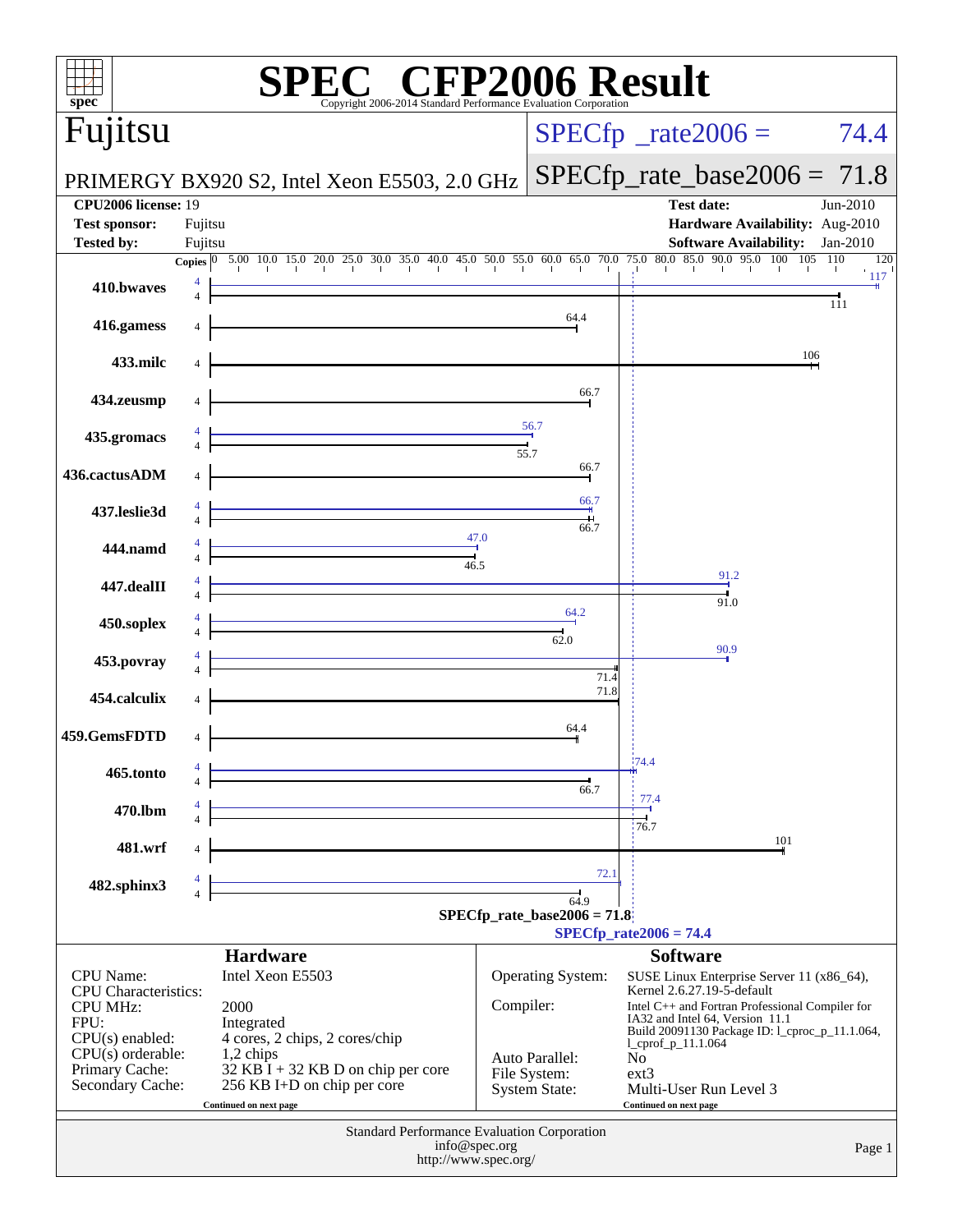| $\text{SPE}_{\text{Copyright 2006-2014 Standard Performance Evaluation Corporation}}$<br>$spec*$                                                                                                                                                                                                                                 |                |                |       |                               |       |                                 |                      |                |                |              |                               |              |                |              |
|----------------------------------------------------------------------------------------------------------------------------------------------------------------------------------------------------------------------------------------------------------------------------------------------------------------------------------|----------------|----------------|-------|-------------------------------|-------|---------------------------------|----------------------|----------------|----------------|--------------|-------------------------------|--------------|----------------|--------------|
| Fujitsu                                                                                                                                                                                                                                                                                                                          |                |                |       |                               |       |                                 | $SPECfp\_rate2006 =$ |                |                |              |                               | 74.4         |                |              |
| $SPECfp_rate_base2006 = 71.8$<br>PRIMERGY BX920 S2, Intel Xeon E5503, 2.0 GHz                                                                                                                                                                                                                                                    |                |                |       |                               |       |                                 |                      |                |                |              |                               |              |                |              |
| <b>CPU2006 license: 19</b><br><b>Test date:</b><br>Jun-2010                                                                                                                                                                                                                                                                      |                |                |       |                               |       |                                 |                      |                |                |              |                               |              |                |              |
| <b>Test sponsor:</b><br>Fujitsu                                                                                                                                                                                                                                                                                                  |                |                |       |                               |       | Hardware Availability: Aug-2010 |                      |                |                |              |                               |              |                |              |
| <b>Tested by:</b><br>Fujitsu<br><b>Software Availability:</b><br>Jan-2010                                                                                                                                                                                                                                                        |                |                |       |                               |       |                                 |                      |                |                |              |                               |              |                |              |
| L3 Cache:<br><b>Base Pointers:</b><br>64-bit<br>$4 MB I+D$ on chip per chip<br>Peak Pointers:<br>Other Cache:<br>None<br>32/64-bit<br>Other Software:<br>None<br>Memory:<br>48 GB (6x8 GB PC3-10600R, 2 rank, CL9-9-9, ECC,<br>see add'l detail in notes)<br>Disk Subsystem:<br>$1 x$ SSD SATA, 64 GB<br>Other Hardware:<br>None |                |                |       |                               |       |                                 |                      |                |                |              |                               |              |                |              |
| <b>Results Table</b>                                                                                                                                                                                                                                                                                                             |                |                |       |                               |       |                                 |                      |                |                |              |                               |              |                |              |
| <b>Benchmark</b>                                                                                                                                                                                                                                                                                                                 | <b>Copies</b>  | <b>Seconds</b> | Ratio | <b>Base</b><br><b>Seconds</b> | Ratio | <b>Seconds</b>                  | Ratio                | <b>Copies</b>  | <b>Seconds</b> | <b>Ratio</b> | <b>Peak</b><br><b>Seconds</b> | <b>Ratio</b> | <b>Seconds</b> | <b>Ratio</b> |
| 410.bwayes                                                                                                                                                                                                                                                                                                                       | 4              | 492            | 111   | 491                           | 111   | 492                             | 110                  | $\overline{4}$ | 464            | 117          | 463                           | 118          | 463            | 117          |
| 416.gamess                                                                                                                                                                                                                                                                                                                       | $\overline{4}$ | 1216           | 64.4  | 1216                          | 64.4  | 1217                            | 64.4                 | $\overline{4}$ | 1216           | 64.4         | 1216                          | 64.4         | 1217           | 64.4         |
| $433$ .milc                                                                                                                                                                                                                                                                                                                      | $\overline{4}$ | 344            | 107   | 348                           | 106   | 348                             | 106                  | $\overline{4}$ | 344            | 107          | 348                           | 106          | 348            | 106          |
| 434.zeusmp                                                                                                                                                                                                                                                                                                                       | $\overline{4}$ | 546            | 66.6  | 545                           | 66.7  | 545                             | 66.8                 | $\overline{4}$ | 546            | 66.6         | 545                           | 66.7         | 545            | 66.8         |
| 435.gromacs                                                                                                                                                                                                                                                                                                                      | $\overline{4}$ | 513            | 55.7  | 511                           | 55.9  | 512                             | 55.7                 | $\overline{4}$ | 504            | 56.7         | 505                           | 56.6         | 504            | 56.7         |
| 436.cactusADM                                                                                                                                                                                                                                                                                                                    | $\overline{4}$ | 715            | 66.8  | 717                           | 66.7  | 716                             | 66.7                 | $\overline{4}$ | 715            | 66.8         | 717                           | 66.7         | 716            | 66.7         |
| 437.leslie3d                                                                                                                                                                                                                                                                                                                     | $\overline{4}$ | 566            | 66.5  | 559                           | 67.3  | 564                             | 66.7                 | $\overline{4}$ | 560            | 67.1         | 564                           | 66.7         | 564            | 66.7         |
| 444.namd                                                                                                                                                                                                                                                                                                                         | $\overline{4}$ | 690            | 46.5  | 691                           | 46.4  | 690                             | 46.5                 | $\overline{4}$ | 683            | 47.0         | 683                           | 47.0         | 684            | 46.9         |
| 447.dealII                                                                                                                                                                                                                                                                                                                       | 4              | 503            | 91.0  | 504                           | 90.8  | 502                             | 91.1                 | $\overline{4}$ | 502            | 91.2         | 502                           | 91.1         | 502            | 91.2         |
| $450$ .soplex                                                                                                                                                                                                                                                                                                                    | $\overline{4}$ | 538            | 62.0  | 538                           | 62.0  | 539                             | 61.9                 | $\overline{4}$ | 519            | 64.2         | 520                           | 64.2         | 519            | 64.2         |
| 453.povray                                                                                                                                                                                                                                                                                                                       | $\overline{4}$ | 298            | 71.5  | 299                           | 71.2  | 298                             | 71.4                 | $\overline{4}$ | 234            | 91.1         | 234                           | 90.8         | 234            | 90.9         |
| 454.calculix                                                                                                                                                                                                                                                                                                                     | $\overline{4}$ | 460            | 71.8  | 460                           | 71.8  | 460                             | 71.8                 | $\overline{4}$ | 460            | 71.8         | 460                           | 71.8         | 460            | 71.8         |
| 459.GemsFDTD                                                                                                                                                                                                                                                                                                                     | $\overline{4}$ | 656            | 64.7  | 660                           | 64.4  | 659                             | 64.4                 | $\overline{4}$ | 656            | 64.7         | 660                           | 64.4         | 659            | 64.4         |

[482.sphinx3](http://www.spec.org/auto/cpu2006/Docs/482.sphinx3.html) 4 **[1201](http://www.spec.org/auto/cpu2006/Docs/result-fields.html#Median) [64.9](http://www.spec.org/auto/cpu2006/Docs/result-fields.html#Median)** 1198 65.1 1201 64.9 4 **[1081](http://www.spec.org/auto/cpu2006/Docs/result-fields.html#Median) [72.1](http://www.spec.org/auto/cpu2006/Docs/result-fields.html#Median)** 1081 72.1 1080 72.2 Results appear in the [order in which they were run.](http://www.spec.org/auto/cpu2006/Docs/result-fields.html#RunOrder) Bold underlined text [indicates a median measurement.](http://www.spec.org/auto/cpu2006/Docs/result-fields.html#Median)

[465.tonto](http://www.spec.org/auto/cpu2006/Docs/465.tonto.html) 4 590 66.7 **[590](http://www.spec.org/auto/cpu2006/Docs/result-fields.html#Median) [66.7](http://www.spec.org/auto/cpu2006/Docs/result-fields.html#Median)** 592 66.5 4 533 73.9 **[529](http://www.spec.org/auto/cpu2006/Docs/result-fields.html#Median) [74.4](http://www.spec.org/auto/cpu2006/Docs/result-fields.html#Median)** 525 74.9 [470.lbm](http://www.spec.org/auto/cpu2006/Docs/470.lbm.html) 4 716 76.8 717 76.6 **[717](http://www.spec.org/auto/cpu2006/Docs/result-fields.html#Median) [76.7](http://www.spec.org/auto/cpu2006/Docs/result-fields.html#Median)** 4 711 77.4 **[710](http://www.spec.org/auto/cpu2006/Docs/result-fields.html#Median) [77.4](http://www.spec.org/auto/cpu2006/Docs/result-fields.html#Median)** 710 77.4 [481.wrf](http://www.spec.org/auto/cpu2006/Docs/481.wrf.html) 4 443 101 444 101 **[443](http://www.spec.org/auto/cpu2006/Docs/result-fields.html#Median) [101](http://www.spec.org/auto/cpu2006/Docs/result-fields.html#Median)** 4 443 101 444 101 **[443](http://www.spec.org/auto/cpu2006/Docs/result-fields.html#Median) [101](http://www.spec.org/auto/cpu2006/Docs/result-fields.html#Median)**

#### **[Submit Notes](http://www.spec.org/auto/cpu2006/Docs/result-fields.html#SubmitNotes)**

The config file option 'submit' was used. numactl was used to bind copies to the cores

#### **[Operating System Notes](http://www.spec.org/auto/cpu2006/Docs/result-fields.html#OperatingSystemNotes)**

'ulimit -s unlimited' was used to set the stacksize to unlimited prior to run

#### **[Platform Notes](http://www.spec.org/auto/cpu2006/Docs/result-fields.html#PlatformNotes)**

The system automatically configures the memory to run at 800 MHz.

Standard Performance Evaluation Corporation [info@spec.org](mailto:info@spec.org) <http://www.spec.org/>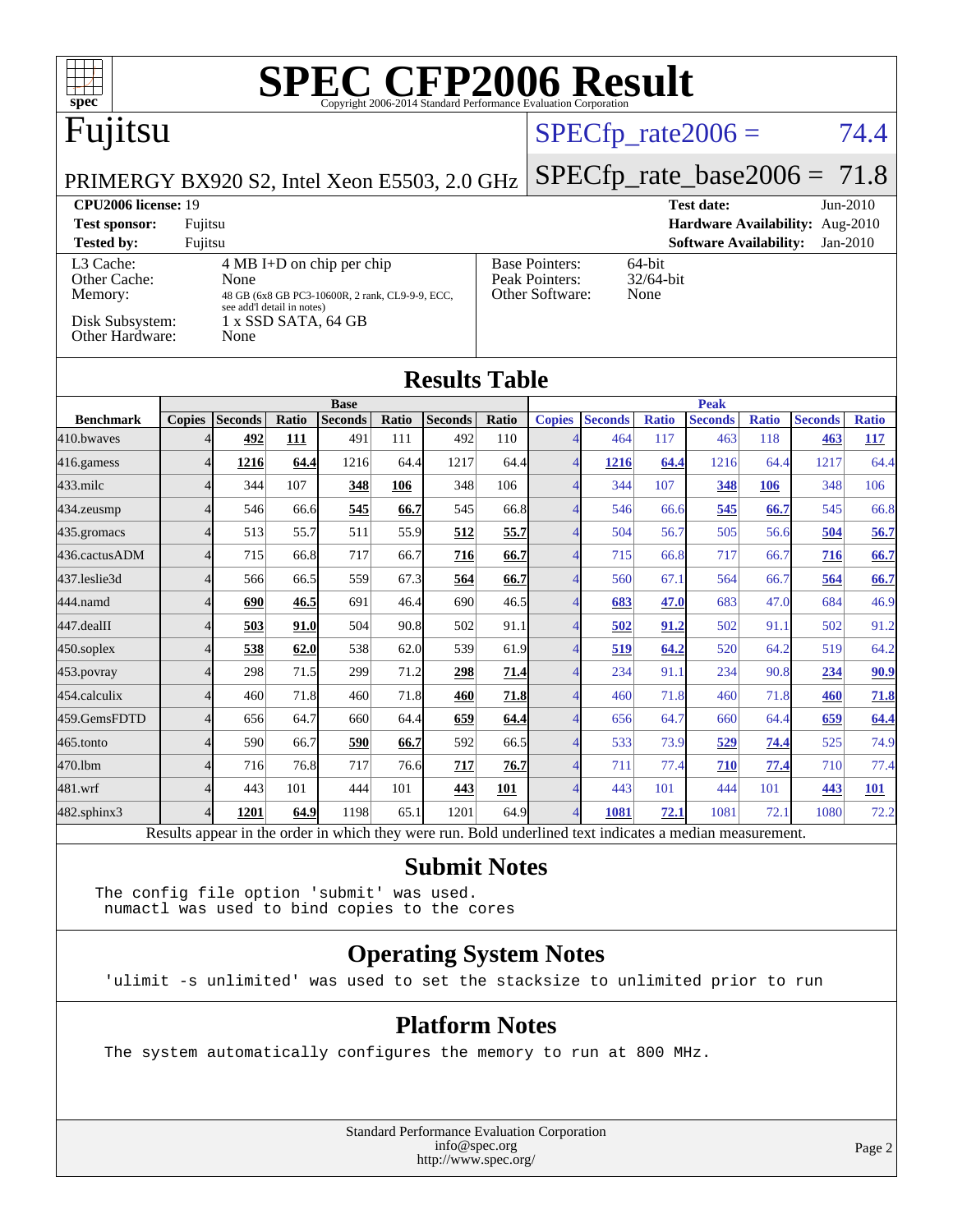

## **[SPEC CFP2006 Result](http://www.spec.org/auto/cpu2006/Docs/result-fields.html#SPECCFP2006Result)**

### Fujitsu

 $SPECTp_rate2006 = 74.4$ 

PRIMERGY BX920 S2, Intel Xeon E5503, 2.0 GHz [SPECfp\\_rate\\_base2006 =](http://www.spec.org/auto/cpu2006/Docs/result-fields.html#SPECfpratebase2006) 71.8

**[Tested by:](http://www.spec.org/auto/cpu2006/Docs/result-fields.html#Testedby)** Fujitsu **[Software Availability:](http://www.spec.org/auto/cpu2006/Docs/result-fields.html#SoftwareAvailability)** Jan-2010

**[CPU2006 license:](http://www.spec.org/auto/cpu2006/Docs/result-fields.html#CPU2006license)** 19 **[Test date:](http://www.spec.org/auto/cpu2006/Docs/result-fields.html#Testdate)** Jun-2010 **[Test sponsor:](http://www.spec.org/auto/cpu2006/Docs/result-fields.html#Testsponsor)** Fujitsu **[Hardware Availability:](http://www.spec.org/auto/cpu2006/Docs/result-fields.html#HardwareAvailability)** Aug-2010

#### **[General Notes](http://www.spec.org/auto/cpu2006/Docs/result-fields.html#GeneralNotes)**

 For information about Fujitsu please visit: <http://www.fujitsu.com> Binaries were compiled on SLES 10 with Binutils 2.18.50.0.7.20080502

#### **[Base Compiler Invocation](http://www.spec.org/auto/cpu2006/Docs/result-fields.html#BaseCompilerInvocation)**

[C benchmarks](http://www.spec.org/auto/cpu2006/Docs/result-fields.html#Cbenchmarks):

 $\text{icc}$   $-\text{m64}$ 

[C++ benchmarks:](http://www.spec.org/auto/cpu2006/Docs/result-fields.html#CXXbenchmarks) [icpc -m64](http://www.spec.org/cpu2006/results/res2010q3/cpu2006-20100702-12085.flags.html#user_CXXbase_intel_icpc_64bit_bedb90c1146cab66620883ef4f41a67e)

[Fortran benchmarks](http://www.spec.org/auto/cpu2006/Docs/result-fields.html#Fortranbenchmarks): [ifort -m64](http://www.spec.org/cpu2006/results/res2010q3/cpu2006-20100702-12085.flags.html#user_FCbase_intel_ifort_64bit_ee9d0fb25645d0210d97eb0527dcc06e)

[Benchmarks using both Fortran and C](http://www.spec.org/auto/cpu2006/Docs/result-fields.html#BenchmarksusingbothFortranandC): [icc -m64](http://www.spec.org/cpu2006/results/res2010q3/cpu2006-20100702-12085.flags.html#user_CC_FCbase_intel_icc_64bit_0b7121f5ab7cfabee23d88897260401c) [ifort -m64](http://www.spec.org/cpu2006/results/res2010q3/cpu2006-20100702-12085.flags.html#user_CC_FCbase_intel_ifort_64bit_ee9d0fb25645d0210d97eb0527dcc06e)

#### **[Base Portability Flags](http://www.spec.org/auto/cpu2006/Docs/result-fields.html#BasePortabilityFlags)**

| 410.bwaves: -DSPEC CPU LP64                 |                                                                |
|---------------------------------------------|----------------------------------------------------------------|
| 416.gamess: -DSPEC_CPU_LP64                 |                                                                |
| 433.milc: -DSPEC CPU LP64                   |                                                                |
| 434.zeusmp: -DSPEC CPU LP64                 |                                                                |
| 435.gromacs: -DSPEC_CPU_LP64 -nofor_main    |                                                                |
| 436.cactusADM: -DSPEC_CPU_LP64 -nofor main  |                                                                |
| 437.leslie3d: -DSPEC CPU LP64               |                                                                |
| 444.namd: -DSPEC CPU LP64                   |                                                                |
| 447.dealII: -DSPEC_CPU LP64                 |                                                                |
| 450.soplex: -DSPEC CPU LP64                 |                                                                |
| 453.povray: -DSPEC_CPU_LP64                 |                                                                |
| 454.calculix: - DSPEC CPU LP64 - nofor main |                                                                |
| 459. GemsFDTD: - DSPEC CPU LP64             |                                                                |
| 465.tonto: -DSPEC CPU LP64                  |                                                                |
| 470.1bm: - DSPEC_CPU LP64                   |                                                                |
|                                             | 481.wrf: -DSPEC CPU_LP64 -DSPEC_CPU_CASE_FLAG -DSPEC_CPU_LINUX |
| 482.sphinx3: -DSPEC_CPU_LP64                |                                                                |

#### **[Base Optimization Flags](http://www.spec.org/auto/cpu2006/Docs/result-fields.html#BaseOptimizationFlags)**

[C benchmarks](http://www.spec.org/auto/cpu2006/Docs/result-fields.html#Cbenchmarks): [-xSSE4.2](http://www.spec.org/cpu2006/results/res2010q3/cpu2006-20100702-12085.flags.html#user_CCbase_f-xSSE42_f91528193cf0b216347adb8b939d4107) [-ipo](http://www.spec.org/cpu2006/results/res2010q3/cpu2006-20100702-12085.flags.html#user_CCbase_f-ipo) [-O3](http://www.spec.org/cpu2006/results/res2010q3/cpu2006-20100702-12085.flags.html#user_CCbase_f-O3) [-no-prec-div](http://www.spec.org/cpu2006/results/res2010q3/cpu2006-20100702-12085.flags.html#user_CCbase_f-no-prec-div) [-static](http://www.spec.org/cpu2006/results/res2010q3/cpu2006-20100702-12085.flags.html#user_CCbase_f-static)

[C++ benchmarks:](http://www.spec.org/auto/cpu2006/Docs/result-fields.html#CXXbenchmarks) [-xSSE4.2](http://www.spec.org/cpu2006/results/res2010q3/cpu2006-20100702-12085.flags.html#user_CXXbase_f-xSSE42_f91528193cf0b216347adb8b939d4107) [-ipo](http://www.spec.org/cpu2006/results/res2010q3/cpu2006-20100702-12085.flags.html#user_CXXbase_f-ipo) [-O3](http://www.spec.org/cpu2006/results/res2010q3/cpu2006-20100702-12085.flags.html#user_CXXbase_f-O3) [-no-prec-div](http://www.spec.org/cpu2006/results/res2010q3/cpu2006-20100702-12085.flags.html#user_CXXbase_f-no-prec-div) [-static](http://www.spec.org/cpu2006/results/res2010q3/cpu2006-20100702-12085.flags.html#user_CXXbase_f-static)

Continued on next page

Standard Performance Evaluation Corporation [info@spec.org](mailto:info@spec.org) <http://www.spec.org/>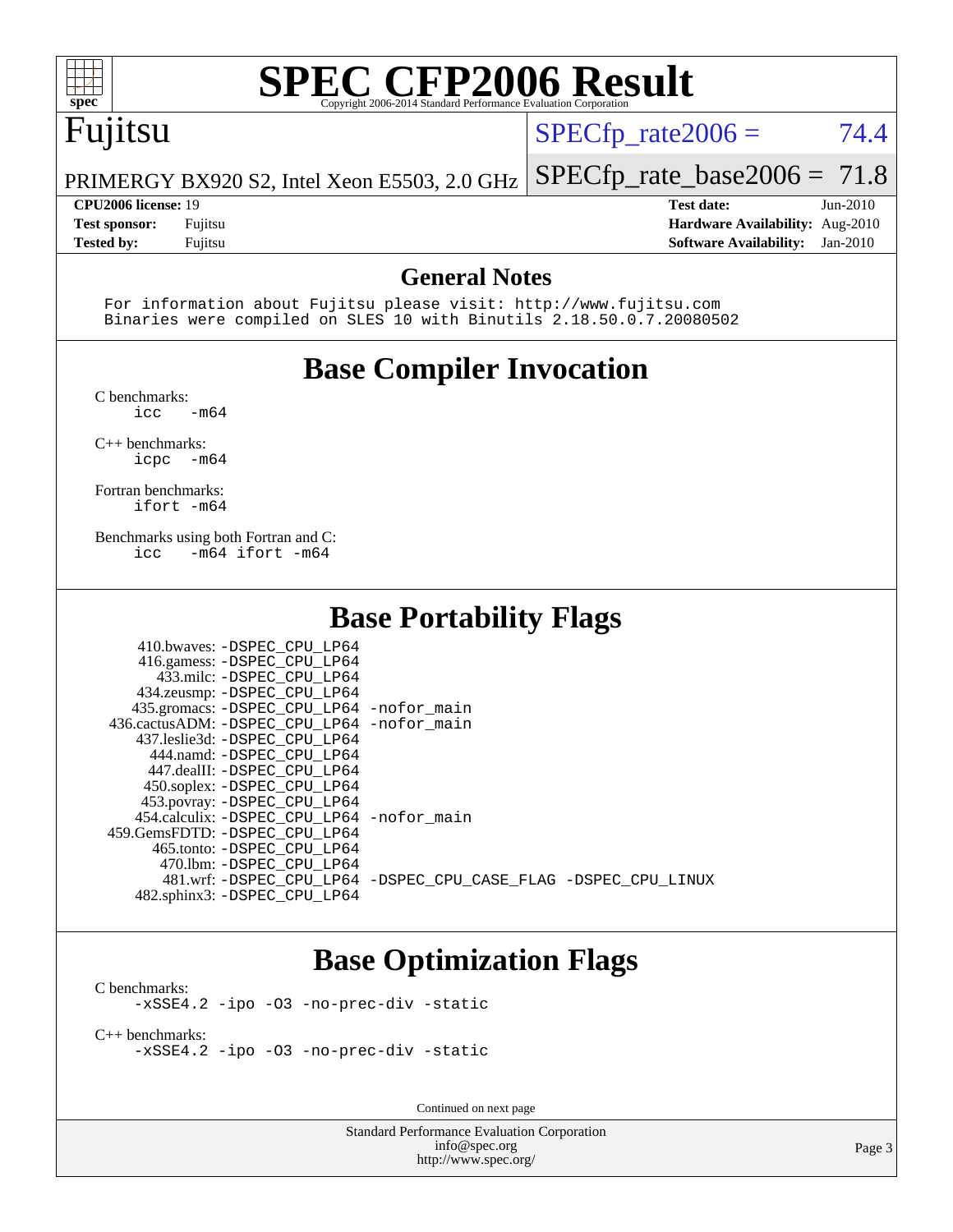

## **[SPEC CFP2006 Result](http://www.spec.org/auto/cpu2006/Docs/result-fields.html#SPECCFP2006Result)**

## Fujitsu

 $SPECTp_rate2006 = 74.4$ 

PRIMERGY BX920 S2, Intel Xeon E5503, 2.0 GHz [SPECfp\\_rate\\_base2006 =](http://www.spec.org/auto/cpu2006/Docs/result-fields.html#SPECfpratebase2006) 71.8

**[CPU2006 license:](http://www.spec.org/auto/cpu2006/Docs/result-fields.html#CPU2006license)** 19 **[Test date:](http://www.spec.org/auto/cpu2006/Docs/result-fields.html#Testdate)** Jun-2010 **[Test sponsor:](http://www.spec.org/auto/cpu2006/Docs/result-fields.html#Testsponsor)** Fujitsu **[Hardware Availability:](http://www.spec.org/auto/cpu2006/Docs/result-fields.html#HardwareAvailability)** Aug-2010 **[Tested by:](http://www.spec.org/auto/cpu2006/Docs/result-fields.html#Testedby)** Fujitsu **[Software Availability:](http://www.spec.org/auto/cpu2006/Docs/result-fields.html#SoftwareAvailability)** Jan-2010

### **[Base Optimization Flags \(Continued\)](http://www.spec.org/auto/cpu2006/Docs/result-fields.html#BaseOptimizationFlags)**

[Fortran benchmarks](http://www.spec.org/auto/cpu2006/Docs/result-fields.html#Fortranbenchmarks): [-xSSE4.2](http://www.spec.org/cpu2006/results/res2010q3/cpu2006-20100702-12085.flags.html#user_FCbase_f-xSSE42_f91528193cf0b216347adb8b939d4107) [-ipo](http://www.spec.org/cpu2006/results/res2010q3/cpu2006-20100702-12085.flags.html#user_FCbase_f-ipo) [-O3](http://www.spec.org/cpu2006/results/res2010q3/cpu2006-20100702-12085.flags.html#user_FCbase_f-O3) [-no-prec-div](http://www.spec.org/cpu2006/results/res2010q3/cpu2006-20100702-12085.flags.html#user_FCbase_f-no-prec-div) [-static](http://www.spec.org/cpu2006/results/res2010q3/cpu2006-20100702-12085.flags.html#user_FCbase_f-static)

[Benchmarks using both Fortran and C](http://www.spec.org/auto/cpu2006/Docs/result-fields.html#BenchmarksusingbothFortranandC): [-xSSE4.2](http://www.spec.org/cpu2006/results/res2010q3/cpu2006-20100702-12085.flags.html#user_CC_FCbase_f-xSSE42_f91528193cf0b216347adb8b939d4107) [-ipo](http://www.spec.org/cpu2006/results/res2010q3/cpu2006-20100702-12085.flags.html#user_CC_FCbase_f-ipo) [-O3](http://www.spec.org/cpu2006/results/res2010q3/cpu2006-20100702-12085.flags.html#user_CC_FCbase_f-O3) [-no-prec-div](http://www.spec.org/cpu2006/results/res2010q3/cpu2006-20100702-12085.flags.html#user_CC_FCbase_f-no-prec-div) [-static](http://www.spec.org/cpu2006/results/res2010q3/cpu2006-20100702-12085.flags.html#user_CC_FCbase_f-static)

**[Peak Compiler Invocation](http://www.spec.org/auto/cpu2006/Docs/result-fields.html#PeakCompilerInvocation)**

[C benchmarks \(except as noted below\)](http://www.spec.org/auto/cpu2006/Docs/result-fields.html#Cbenchmarksexceptasnotedbelow):  $\text{icc}$  -m64

482.sphinx3: [icc -m32](http://www.spec.org/cpu2006/results/res2010q3/cpu2006-20100702-12085.flags.html#user_peakCCLD482_sphinx3_intel_icc_32bit_a6a621f8d50482236b970c6ac5f55f93)

[C++ benchmarks \(except as noted below\):](http://www.spec.org/auto/cpu2006/Docs/result-fields.html#CXXbenchmarksexceptasnotedbelow) [icpc -m64](http://www.spec.org/cpu2006/results/res2010q3/cpu2006-20100702-12085.flags.html#user_CXXpeak_intel_icpc_64bit_bedb90c1146cab66620883ef4f41a67e)

450.soplex: [icpc -m32](http://www.spec.org/cpu2006/results/res2010q3/cpu2006-20100702-12085.flags.html#user_peakCXXLD450_soplex_intel_icpc_32bit_4e5a5ef1a53fd332b3c49e69c3330699)

[Fortran benchmarks](http://www.spec.org/auto/cpu2006/Docs/result-fields.html#Fortranbenchmarks): [ifort -m64](http://www.spec.org/cpu2006/results/res2010q3/cpu2006-20100702-12085.flags.html#user_FCpeak_intel_ifort_64bit_ee9d0fb25645d0210d97eb0527dcc06e)

[Benchmarks using both Fortran and C](http://www.spec.org/auto/cpu2006/Docs/result-fields.html#BenchmarksusingbothFortranandC): [icc -m64](http://www.spec.org/cpu2006/results/res2010q3/cpu2006-20100702-12085.flags.html#user_CC_FCpeak_intel_icc_64bit_0b7121f5ab7cfabee23d88897260401c) [ifort -m64](http://www.spec.org/cpu2006/results/res2010q3/cpu2006-20100702-12085.flags.html#user_CC_FCpeak_intel_ifort_64bit_ee9d0fb25645d0210d97eb0527dcc06e)

#### **[Peak Portability Flags](http://www.spec.org/auto/cpu2006/Docs/result-fields.html#PeakPortabilityFlags)**

| 410.bwaves: -DSPEC CPU LP64                                    |  |
|----------------------------------------------------------------|--|
| 416.gamess: -DSPEC_CPU_LP64                                    |  |
| 433.milc: -DSPEC CPU LP64                                      |  |
| 434.zeusmp: -DSPEC_CPU_LP64                                    |  |
| 435.gromacs: -DSPEC_CPU_LP64 -nofor_main                       |  |
| 436.cactusADM: -DSPEC_CPU_LP64 -nofor_main                     |  |
| 437.leslie3d: -DSPEC CPU LP64                                  |  |
| 444.namd: -DSPEC_CPU_LP64                                      |  |
| 447.dealII: -DSPEC CPU LP64                                    |  |
| 453.povray: -DSPEC_CPU_LP64                                    |  |
| 454.calculix: -DSPEC_CPU_LP64 -nofor_main                      |  |
| 459.GemsFDTD: -DSPEC CPU LP64                                  |  |
| 465.tonto: -DSPEC CPU LP64                                     |  |
| 470.1bm: - DSPEC CPU LP64                                      |  |
| 481.wrf: -DSPEC_CPU_LP64 -DSPEC_CPU_CASE_FLAG -DSPEC_CPU_LINUX |  |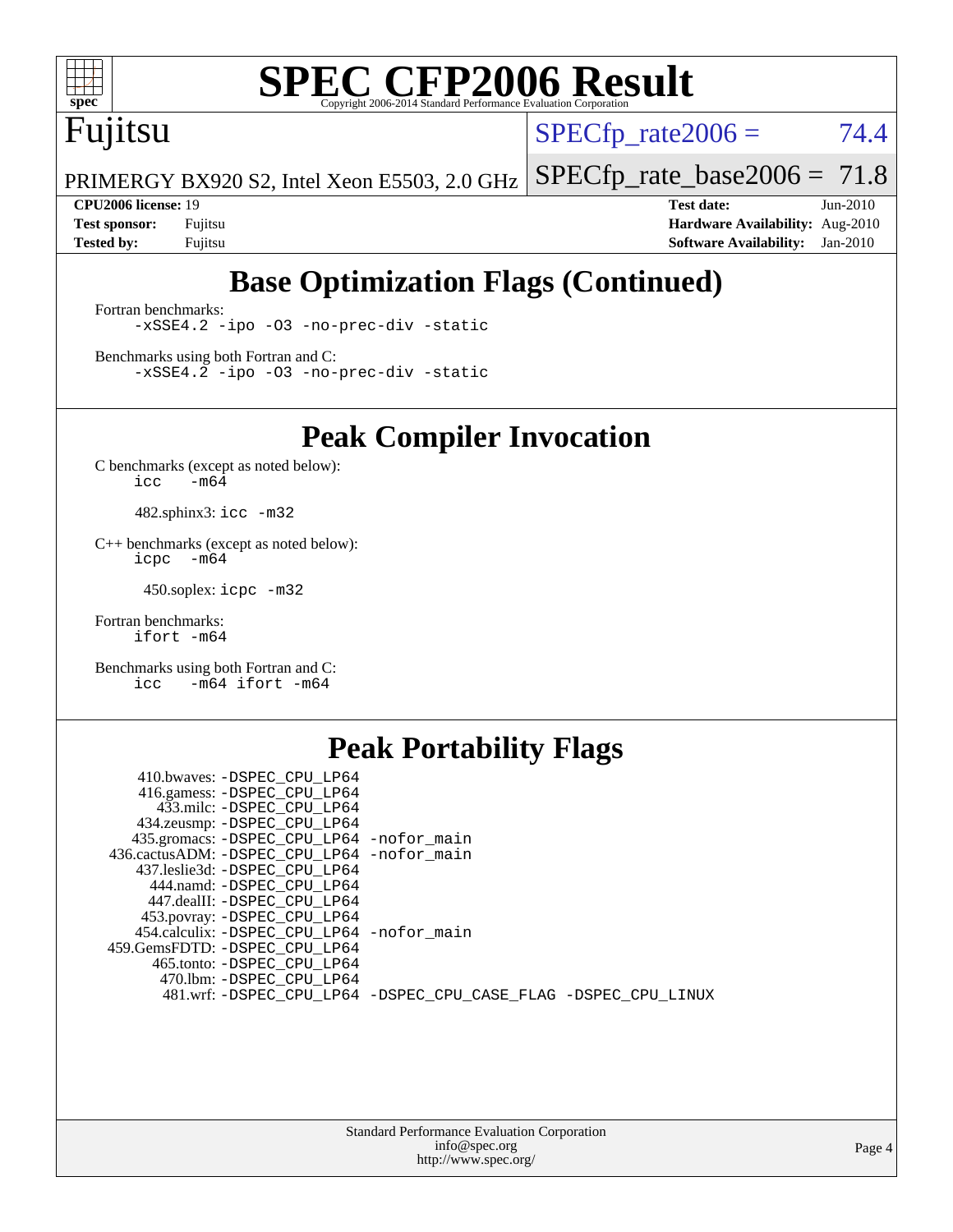

# **[SPEC CFP2006 Result](http://www.spec.org/auto/cpu2006/Docs/result-fields.html#SPECCFP2006Result)**

Fujitsu

 $SPECTp\_rate2006 = 74.4$ 

PRIMERGY BX920 S2, Intel Xeon E5503, 2.0 GHz [SPECfp\\_rate\\_base2006 =](http://www.spec.org/auto/cpu2006/Docs/result-fields.html#SPECfpratebase2006) 71.8

**[CPU2006 license:](http://www.spec.org/auto/cpu2006/Docs/result-fields.html#CPU2006license)** 19 **[Test date:](http://www.spec.org/auto/cpu2006/Docs/result-fields.html#Testdate)** Jun-2010 **[Test sponsor:](http://www.spec.org/auto/cpu2006/Docs/result-fields.html#Testsponsor)** Fujitsu **[Hardware Availability:](http://www.spec.org/auto/cpu2006/Docs/result-fields.html#HardwareAvailability)** Aug-2010 **[Tested by:](http://www.spec.org/auto/cpu2006/Docs/result-fields.html#Testedby)** Fujitsu **[Software Availability:](http://www.spec.org/auto/cpu2006/Docs/result-fields.html#SoftwareAvailability)** Jan-2010

#### **[Peak Optimization Flags](http://www.spec.org/auto/cpu2006/Docs/result-fields.html#PeakOptimizationFlags)**

#### [C benchmarks](http://www.spec.org/auto/cpu2006/Docs/result-fields.html#Cbenchmarks):

433.milc: basepeak = yes

 $470.$ lbm:  $-xSSE4$ .  $2(pass 2)$   $-prof-gen(pass 1)$  $-prof-gen(pass 1)$   $-ipo(pass 2)$  $-ipo(pass 2)$   $-03(pass 2)$ [-no-prec-div](http://www.spec.org/cpu2006/results/res2010q3/cpu2006-20100702-12085.flags.html#user_peakPASS2_CFLAGSPASS2_LDFLAGS470_lbm_f-no-prec-div)(pass 2) [-static](http://www.spec.org/cpu2006/results/res2010q3/cpu2006-20100702-12085.flags.html#user_peakPASS2_CFLAGSPASS2_LDFLAGS470_lbm_f-static)(pass 2) [-prof-use](http://www.spec.org/cpu2006/results/res2010q3/cpu2006-20100702-12085.flags.html#user_peakPASS2_CFLAGSPASS2_LDFLAGS470_lbm_prof_use_bccf7792157ff70d64e32fe3e1250b55)(pass 2) [-opt-malloc-options=3](http://www.spec.org/cpu2006/results/res2010q3/cpu2006-20100702-12085.flags.html#user_peakOPTIMIZE470_lbm_f-opt-malloc-options_13ab9b803cf986b4ee62f0a5998c2238) [-ansi-alias](http://www.spec.org/cpu2006/results/res2010q3/cpu2006-20100702-12085.flags.html#user_peakOPTIMIZE470_lbm_f-ansi-alias) [-auto-ilp32](http://www.spec.org/cpu2006/results/res2010q3/cpu2006-20100702-12085.flags.html#user_peakCOPTIMIZE470_lbm_f-auto-ilp32)

482.sphinx3: [-xSSE4.2](http://www.spec.org/cpu2006/results/res2010q3/cpu2006-20100702-12085.flags.html#user_peakOPTIMIZE482_sphinx3_f-xSSE42_f91528193cf0b216347adb8b939d4107) [-ipo](http://www.spec.org/cpu2006/results/res2010q3/cpu2006-20100702-12085.flags.html#user_peakOPTIMIZE482_sphinx3_f-ipo) [-O3](http://www.spec.org/cpu2006/results/res2010q3/cpu2006-20100702-12085.flags.html#user_peakOPTIMIZE482_sphinx3_f-O3) [-no-prec-div](http://www.spec.org/cpu2006/results/res2010q3/cpu2006-20100702-12085.flags.html#user_peakOPTIMIZE482_sphinx3_f-no-prec-div) [-static](http://www.spec.org/cpu2006/results/res2010q3/cpu2006-20100702-12085.flags.html#user_peakOPTIMIZE482_sphinx3_f-static) [-unroll2](http://www.spec.org/cpu2006/results/res2010q3/cpu2006-20100702-12085.flags.html#user_peakCOPTIMIZE482_sphinx3_f-unroll_784dae83bebfb236979b41d2422d7ec2)

[C++ benchmarks:](http://www.spec.org/auto/cpu2006/Docs/result-fields.html#CXXbenchmarks)

444.namd:  $-xSSE4$ . 2(pass 2)  $-prof-gen(pass 1) -ipo(pass 2) -O3(pass 2)$  $-prof-gen(pass 1) -ipo(pass 2) -O3(pass 2)$  $-prof-gen(pass 1) -ipo(pass 2) -O3(pass 2)$  $-prof-gen(pass 1) -ipo(pass 2) -O3(pass 2)$  $-prof-gen(pass 1) -ipo(pass 2) -O3(pass 2)$  $-prof-gen(pass 1) -ipo(pass 2) -O3(pass 2)$ [-no-prec-div](http://www.spec.org/cpu2006/results/res2010q3/cpu2006-20100702-12085.flags.html#user_peakPASS2_CXXFLAGSPASS2_LDFLAGS444_namd_f-no-prec-div)(pass 2) [-static](http://www.spec.org/cpu2006/results/res2010q3/cpu2006-20100702-12085.flags.html#user_peakPASS2_CXXFLAGSPASS2_LDFLAGS444_namd_f-static)(pass 2) [-prof-use](http://www.spec.org/cpu2006/results/res2010q3/cpu2006-20100702-12085.flags.html#user_peakPASS2_CXXFLAGSPASS2_LDFLAGS444_namd_prof_use_bccf7792157ff70d64e32fe3e1250b55)(pass 2) [-fno-alias](http://www.spec.org/cpu2006/results/res2010q3/cpu2006-20100702-12085.flags.html#user_peakCXXOPTIMIZE444_namd_f-no-alias_694e77f6c5a51e658e82ccff53a9e63a) [-auto-ilp32](http://www.spec.org/cpu2006/results/res2010q3/cpu2006-20100702-12085.flags.html#user_peakCXXOPTIMIZE444_namd_f-auto-ilp32)

 447.dealII: [-xSSE4.2](http://www.spec.org/cpu2006/results/res2010q3/cpu2006-20100702-12085.flags.html#user_peakPASS2_CXXFLAGSPASS2_LDFLAGS447_dealII_f-xSSE42_f91528193cf0b216347adb8b939d4107)(pass 2) [-prof-gen](http://www.spec.org/cpu2006/results/res2010q3/cpu2006-20100702-12085.flags.html#user_peakPASS1_CXXFLAGSPASS1_LDFLAGS447_dealII_prof_gen_e43856698f6ca7b7e442dfd80e94a8fc)(pass 1) [-ipo](http://www.spec.org/cpu2006/results/res2010q3/cpu2006-20100702-12085.flags.html#user_peakPASS2_CXXFLAGSPASS2_LDFLAGS447_dealII_f-ipo)(pass 2) [-O3](http://www.spec.org/cpu2006/results/res2010q3/cpu2006-20100702-12085.flags.html#user_peakPASS2_CXXFLAGSPASS2_LDFLAGS447_dealII_f-O3)(pass 2) [-no-prec-div](http://www.spec.org/cpu2006/results/res2010q3/cpu2006-20100702-12085.flags.html#user_peakPASS2_CXXFLAGSPASS2_LDFLAGS447_dealII_f-no-prec-div)(pass 2) [-static](http://www.spec.org/cpu2006/results/res2010q3/cpu2006-20100702-12085.flags.html#user_peakPASS2_CXXFLAGSPASS2_LDFLAGS447_dealII_f-static)(pass 2) [-prof-use](http://www.spec.org/cpu2006/results/res2010q3/cpu2006-20100702-12085.flags.html#user_peakPASS2_CXXFLAGSPASS2_LDFLAGS447_dealII_prof_use_bccf7792157ff70d64e32fe3e1250b55)(pass 2) [-unroll2](http://www.spec.org/cpu2006/results/res2010q3/cpu2006-20100702-12085.flags.html#user_peakCXXOPTIMIZE447_dealII_f-unroll_784dae83bebfb236979b41d2422d7ec2) [-ansi-alias](http://www.spec.org/cpu2006/results/res2010q3/cpu2006-20100702-12085.flags.html#user_peakCXXOPTIMIZE447_dealII_f-ansi-alias) [-scalar-rep-](http://www.spec.org/cpu2006/results/res2010q3/cpu2006-20100702-12085.flags.html#user_peakCXXOPTIMIZE447_dealII_f-disablescalarrep_abbcad04450fb118e4809c81d83c8a1d)

 450.soplex: [-xSSE4.2](http://www.spec.org/cpu2006/results/res2010q3/cpu2006-20100702-12085.flags.html#user_peakPASS2_CXXFLAGSPASS2_LDFLAGS450_soplex_f-xSSE42_f91528193cf0b216347adb8b939d4107)(pass 2) [-prof-gen](http://www.spec.org/cpu2006/results/res2010q3/cpu2006-20100702-12085.flags.html#user_peakPASS1_CXXFLAGSPASS1_LDFLAGS450_soplex_prof_gen_e43856698f6ca7b7e442dfd80e94a8fc)(pass 1) [-ipo](http://www.spec.org/cpu2006/results/res2010q3/cpu2006-20100702-12085.flags.html#user_peakPASS2_CXXFLAGSPASS2_LDFLAGS450_soplex_f-ipo)(pass 2) [-O3](http://www.spec.org/cpu2006/results/res2010q3/cpu2006-20100702-12085.flags.html#user_peakPASS2_CXXFLAGSPASS2_LDFLAGS450_soplex_f-O3)(pass 2) [-no-prec-div](http://www.spec.org/cpu2006/results/res2010q3/cpu2006-20100702-12085.flags.html#user_peakPASS2_CXXFLAGSPASS2_LDFLAGS450_soplex_f-no-prec-div)(pass 2) [-static](http://www.spec.org/cpu2006/results/res2010q3/cpu2006-20100702-12085.flags.html#user_peakPASS2_CXXFLAGSPASS2_LDFLAGS450_soplex_f-static)(pass 2) [-prof-use](http://www.spec.org/cpu2006/results/res2010q3/cpu2006-20100702-12085.flags.html#user_peakPASS2_CXXFLAGSPASS2_LDFLAGS450_soplex_prof_use_bccf7792157ff70d64e32fe3e1250b55)(pass 2) [-opt-malloc-options=3](http://www.spec.org/cpu2006/results/res2010q3/cpu2006-20100702-12085.flags.html#user_peakOPTIMIZE450_soplex_f-opt-malloc-options_13ab9b803cf986b4ee62f0a5998c2238)

 453.povray: [-xSSE4.2](http://www.spec.org/cpu2006/results/res2010q3/cpu2006-20100702-12085.flags.html#user_peakPASS2_CXXFLAGSPASS2_LDFLAGS453_povray_f-xSSE42_f91528193cf0b216347adb8b939d4107)(pass 2) [-prof-gen](http://www.spec.org/cpu2006/results/res2010q3/cpu2006-20100702-12085.flags.html#user_peakPASS1_CXXFLAGSPASS1_LDFLAGS453_povray_prof_gen_e43856698f6ca7b7e442dfd80e94a8fc)(pass 1) [-ipo](http://www.spec.org/cpu2006/results/res2010q3/cpu2006-20100702-12085.flags.html#user_peakPASS2_CXXFLAGSPASS2_LDFLAGS453_povray_f-ipo)(pass 2) [-O3](http://www.spec.org/cpu2006/results/res2010q3/cpu2006-20100702-12085.flags.html#user_peakPASS2_CXXFLAGSPASS2_LDFLAGS453_povray_f-O3)(pass 2) [-no-prec-div](http://www.spec.org/cpu2006/results/res2010q3/cpu2006-20100702-12085.flags.html#user_peakPASS2_CXXFLAGSPASS2_LDFLAGS453_povray_f-no-prec-div)(pass 2) [-static](http://www.spec.org/cpu2006/results/res2010q3/cpu2006-20100702-12085.flags.html#user_peakPASS2_CXXFLAGSPASS2_LDFLAGS453_povray_f-static)(pass 2) [-prof-use](http://www.spec.org/cpu2006/results/res2010q3/cpu2006-20100702-12085.flags.html#user_peakPASS2_CXXFLAGSPASS2_LDFLAGS453_povray_prof_use_bccf7792157ff70d64e32fe3e1250b55)(pass 2) [-unroll4](http://www.spec.org/cpu2006/results/res2010q3/cpu2006-20100702-12085.flags.html#user_peakCXXOPTIMIZE453_povray_f-unroll_4e5e4ed65b7fd20bdcd365bec371b81f) [-ansi-alias](http://www.spec.org/cpu2006/results/res2010q3/cpu2006-20100702-12085.flags.html#user_peakCXXOPTIMIZE453_povray_f-ansi-alias)

[Fortran benchmarks](http://www.spec.org/auto/cpu2006/Docs/result-fields.html#Fortranbenchmarks):

 410.bwaves: [-xSSE4.2](http://www.spec.org/cpu2006/results/res2010q3/cpu2006-20100702-12085.flags.html#user_peakOPTIMIZE410_bwaves_f-xSSE42_f91528193cf0b216347adb8b939d4107) [-ipo](http://www.spec.org/cpu2006/results/res2010q3/cpu2006-20100702-12085.flags.html#user_peakOPTIMIZE410_bwaves_f-ipo) [-O3](http://www.spec.org/cpu2006/results/res2010q3/cpu2006-20100702-12085.flags.html#user_peakOPTIMIZE410_bwaves_f-O3) [-no-prec-div](http://www.spec.org/cpu2006/results/res2010q3/cpu2006-20100702-12085.flags.html#user_peakOPTIMIZE410_bwaves_f-no-prec-div) [-static](http://www.spec.org/cpu2006/results/res2010q3/cpu2006-20100702-12085.flags.html#user_peakOPTIMIZE410_bwaves_f-static) [-opt-prefetch](http://www.spec.org/cpu2006/results/res2010q3/cpu2006-20100702-12085.flags.html#user_peakOPTIMIZE410_bwaves_f-opt-prefetch) 416.gamess: basepeak = yes 434.zeusmp: basepeak = yes 437.leslie3d: [-xSSE4.2](http://www.spec.org/cpu2006/results/res2010q3/cpu2006-20100702-12085.flags.html#user_peakOPTIMIZE437_leslie3d_f-xSSE42_f91528193cf0b216347adb8b939d4107) [-ipo](http://www.spec.org/cpu2006/results/res2010q3/cpu2006-20100702-12085.flags.html#user_peakOPTIMIZE437_leslie3d_f-ipo) [-O3](http://www.spec.org/cpu2006/results/res2010q3/cpu2006-20100702-12085.flags.html#user_peakOPTIMIZE437_leslie3d_f-O3) [-no-prec-div](http://www.spec.org/cpu2006/results/res2010q3/cpu2006-20100702-12085.flags.html#user_peakOPTIMIZE437_leslie3d_f-no-prec-div) [-static](http://www.spec.org/cpu2006/results/res2010q3/cpu2006-20100702-12085.flags.html#user_peakOPTIMIZE437_leslie3d_f-static)  $459.GemsFDTD: basepeak = yes$  465.tonto: [-xSSE4.2](http://www.spec.org/cpu2006/results/res2010q3/cpu2006-20100702-12085.flags.html#user_peakPASS2_FFLAGSPASS2_LDFLAGS465_tonto_f-xSSE42_f91528193cf0b216347adb8b939d4107)(pass 2) [-prof-gen](http://www.spec.org/cpu2006/results/res2010q3/cpu2006-20100702-12085.flags.html#user_peakPASS1_FFLAGSPASS1_LDFLAGS465_tonto_prof_gen_e43856698f6ca7b7e442dfd80e94a8fc)(pass 1) [-ipo](http://www.spec.org/cpu2006/results/res2010q3/cpu2006-20100702-12085.flags.html#user_peakPASS2_FFLAGSPASS2_LDFLAGS465_tonto_f-ipo)(pass 2) [-O3](http://www.spec.org/cpu2006/results/res2010q3/cpu2006-20100702-12085.flags.html#user_peakPASS2_FFLAGSPASS2_LDFLAGS465_tonto_f-O3)(pass 2) [-no-prec-div](http://www.spec.org/cpu2006/results/res2010q3/cpu2006-20100702-12085.flags.html#user_peakPASS2_FFLAGSPASS2_LDFLAGS465_tonto_f-no-prec-div)(pass 2) [-static](http://www.spec.org/cpu2006/results/res2010q3/cpu2006-20100702-12085.flags.html#user_peakPASS2_FFLAGSPASS2_LDFLAGS465_tonto_f-static)(pass 2) [-prof-use](http://www.spec.org/cpu2006/results/res2010q3/cpu2006-20100702-12085.flags.html#user_peakPASS2_FFLAGSPASS2_LDFLAGS465_tonto_prof_use_bccf7792157ff70d64e32fe3e1250b55)(pass 2) [-unroll4](http://www.spec.org/cpu2006/results/res2010q3/cpu2006-20100702-12085.flags.html#user_peakOPTIMIZE465_tonto_f-unroll_4e5e4ed65b7fd20bdcd365bec371b81f) [-auto](http://www.spec.org/cpu2006/results/res2010q3/cpu2006-20100702-12085.flags.html#user_peakOPTIMIZE465_tonto_f-auto) [-inline-calloc](http://www.spec.org/cpu2006/results/res2010q3/cpu2006-20100702-12085.flags.html#user_peakOPTIMIZE465_tonto_f-inline-calloc) [-opt-malloc-options=3](http://www.spec.org/cpu2006/results/res2010q3/cpu2006-20100702-12085.flags.html#user_peakOPTIMIZE465_tonto_f-opt-malloc-options_13ab9b803cf986b4ee62f0a5998c2238) [Benchmarks using both Fortran and C](http://www.spec.org/auto/cpu2006/Docs/result-fields.html#BenchmarksusingbothFortranandC): 435.gromacs: [-xSSE4.2](http://www.spec.org/cpu2006/results/res2010q3/cpu2006-20100702-12085.flags.html#user_peakPASS2_CFLAGSPASS2_FFLAGSPASS2_LDFLAGS435_gromacs_f-xSSE42_f91528193cf0b216347adb8b939d4107)(pass 2) [-prof-gen](http://www.spec.org/cpu2006/results/res2010q3/cpu2006-20100702-12085.flags.html#user_peakPASS1_CFLAGSPASS1_FFLAGSPASS1_LDFLAGS435_gromacs_prof_gen_e43856698f6ca7b7e442dfd80e94a8fc)(pass 1) [-ipo](http://www.spec.org/cpu2006/results/res2010q3/cpu2006-20100702-12085.flags.html#user_peakPASS2_CFLAGSPASS2_FFLAGSPASS2_LDFLAGS435_gromacs_f-ipo)(pass 2) [-O3](http://www.spec.org/cpu2006/results/res2010q3/cpu2006-20100702-12085.flags.html#user_peakPASS2_CFLAGSPASS2_FFLAGSPASS2_LDFLAGS435_gromacs_f-O3)(pass 2)

[-no-prec-div](http://www.spec.org/cpu2006/results/res2010q3/cpu2006-20100702-12085.flags.html#user_peakPASS2_CFLAGSPASS2_FFLAGSPASS2_LDFLAGS435_gromacs_f-no-prec-div)(pass 2) [-static](http://www.spec.org/cpu2006/results/res2010q3/cpu2006-20100702-12085.flags.html#user_peakPASS2_CFLAGSPASS2_FFLAGSPASS2_LDFLAGS435_gromacs_f-static)(pass 2) [-prof-use](http://www.spec.org/cpu2006/results/res2010q3/cpu2006-20100702-12085.flags.html#user_peakPASS2_CFLAGSPASS2_FFLAGSPASS2_LDFLAGS435_gromacs_prof_use_bccf7792157ff70d64e32fe3e1250b55)(pass 2)

[-opt-prefetch](http://www.spec.org/cpu2006/results/res2010q3/cpu2006-20100702-12085.flags.html#user_peakOPTIMIZE435_gromacs_f-opt-prefetch) [-auto-ilp32](http://www.spec.org/cpu2006/results/res2010q3/cpu2006-20100702-12085.flags.html#user_peakCOPTIMIZE435_gromacs_f-auto-ilp32)

Continued on next page

Standard Performance Evaluation Corporation [info@spec.org](mailto:info@spec.org) <http://www.spec.org/>